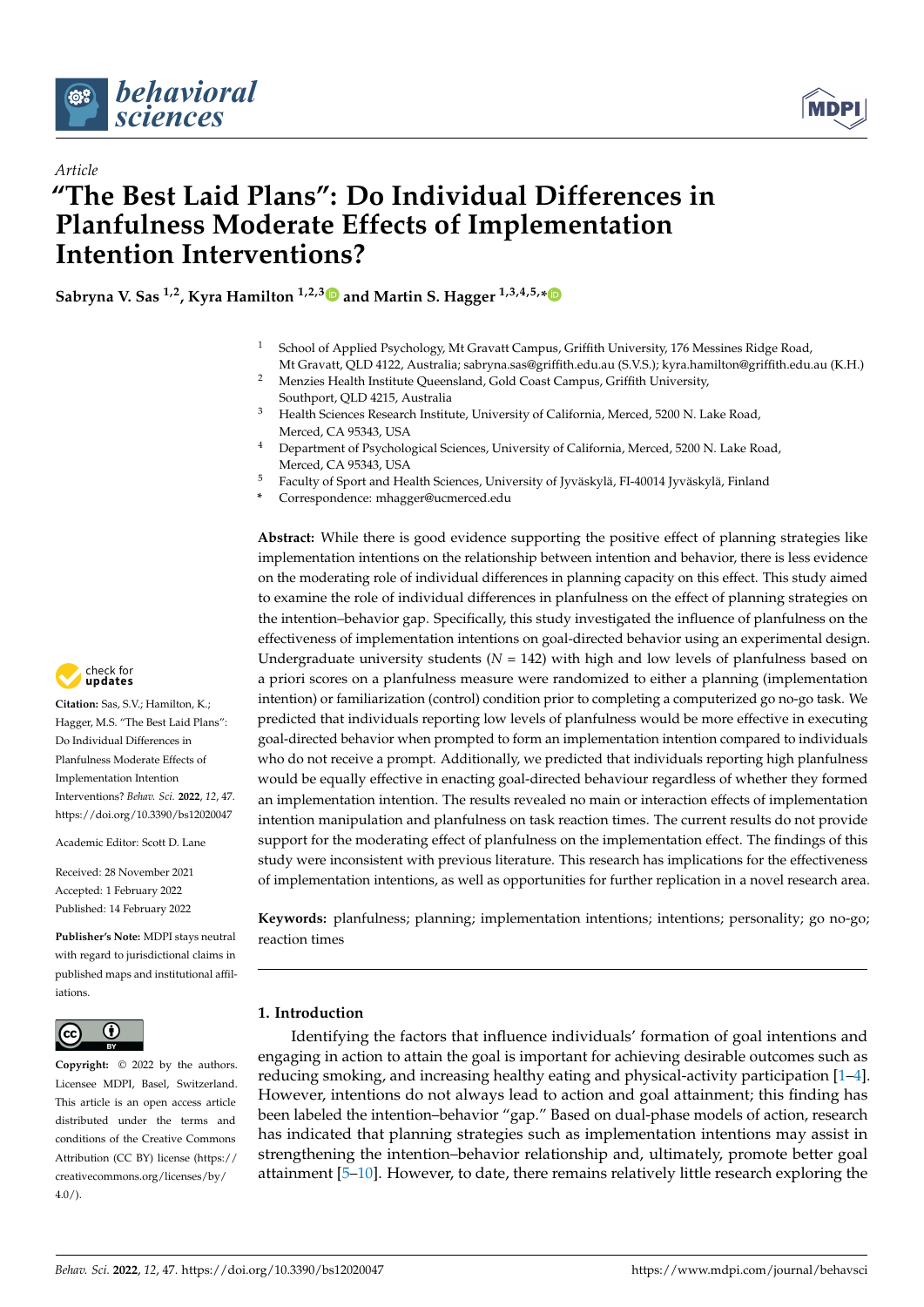effects of conditions within the individual that may facilitate or undermine the effectiveness of planning strategies on intention enactment and goal attainment.

A candidate individual difference construct that may moderate the intention–behavior relationship is planfulness [\[11\]](#page-10-4). Planfulness is an individual difference construct that captures an individual's generalized tendency to adopt efficient goal-related cognitions in pursuit of their goals [\[11\]](#page-10-4). Research has suggested that individuals that exhibit good planfulness are more effective in achieving long-term goal progress [\[11\]](#page-10-4), and a recent study in the physical-activity domain demonstrated a positive association between planfulness and gym attendance [\[12\]](#page-10-5). The present study aimed to investigate the extent to which planfulness moderates the effects of implementation intention interventions on goal-directed behavior. Based on previous theory and research, we supposed that individuals who lack a planning capacity would be the key beneficiaries of interventions that promote planning strategies like implementation intentions. Specifically, we predicted that individuals reporting low levels of planfulness would be more effective in executing goal-directed behavior when prompted to form an implementation intention relative to individuals who do not receive a prompt. Analogously, we predicted that individuals reporting high planfulness would be equally effective in enacting goal-directed behavior regardless of whether or not they formed an implementation intention.

#### *1.1. The Intention–Behavior Relationship*

Social cognition theories such as the theories of reasoned action and planned behavior (TPB) identify intention as the immediate antecedent of behavior [\[13–](#page-10-6)[16\]](#page-10-7). Intention is conceptualized as a motivational construct reflecting the degree of effort an individual is prepared to invest in pursuing a target behavior [\[13](#page-10-6)[–17\]](#page-10-8). Primary and meta-analytic studies indicate that intentions account for 20% to 40% of variance in behavior [\[13,](#page-10-6)[16,](#page-10-7)[17\]](#page-10-8). Nevertheless, there is an observed shortfall in the number of individuals who cite an intention to perform a behavior in the future and their subsequent enactment of the behavior [\[18\]](#page-10-9). This is indicated by the modest effect size for the intention–behavior relationship across studies [\[19\]](#page-10-10). For example, studies indicate that a substantive minority of individuals fail to act on their intentions [\[16,](#page-10-7)[20\]](#page-10-11). This is often referred to as the intention–behavior "gap" [\[16](#page-10-7)[,21](#page-10-12)[,22\]](#page-10-13). Based on dual-phase theories, planning strategies that operate in a postdecisional manner after intention formation have been proposed as potential means to address this gap, e.g., [\[23\]](#page-10-14).

#### *1.2. Planning and Implementation Intentions*

There is mounting evidence that planning strategies are effective in promoting successful enactment of intentions and, therefore, serve to moderate the intention–behavior relationship [\[6,](#page-10-15)[16,](#page-10-7)[20\]](#page-10-11). A planning strategy that has received a significant amount of attention is implementation intentions, a strategy in which individuals explicitly state a link between a critical internal or external cue or event and an intended goal-directed behavior [\[5,](#page-10-2)[7](#page-10-16)[,8](#page-10-17)[,20](#page-10-11)[,24\]](#page-10-18). Implementation intentions are often termed "if-then" plans and aim to facilitate a mental link between a critical situation, prompt, or cue and the intended behavior [\[5,](#page-10-2)[25\]](#page-10-19).

Implementation intentions are proposed to promote better intention enactment by facilitating the accessibility of the mental representation of the intended behavior when the situational cue specified in the plan is presented or becomes salient [\[16](#page-10-7)[,24](#page-10-18)[,26\]](#page-10-20). The act of planning, therefore, enables rapid and efficient execution of the intended behavior in response to the presentation of the linked cue, similar to habits [\[5](#page-10-2)[,27](#page-10-21)[,28\]](#page-10-22). It is also important to note that implementation intentions promote more efficient initiation of a specific goal-directed response to the critical situation, rather than facilitating motivation and intentions to pursue the goal. Research has supported the effects of implementation intentions in facilitating behavioral enactment and promoting stronger intention–behavior relations in various domains, e.g., [\[2,](#page-10-23)[6](#page-10-15)[,8](#page-10-17)[,29–](#page-10-24)[34\]](#page-11-0). In addition, research has also supported the mechanisms by which implementation intentions are proposed to promote better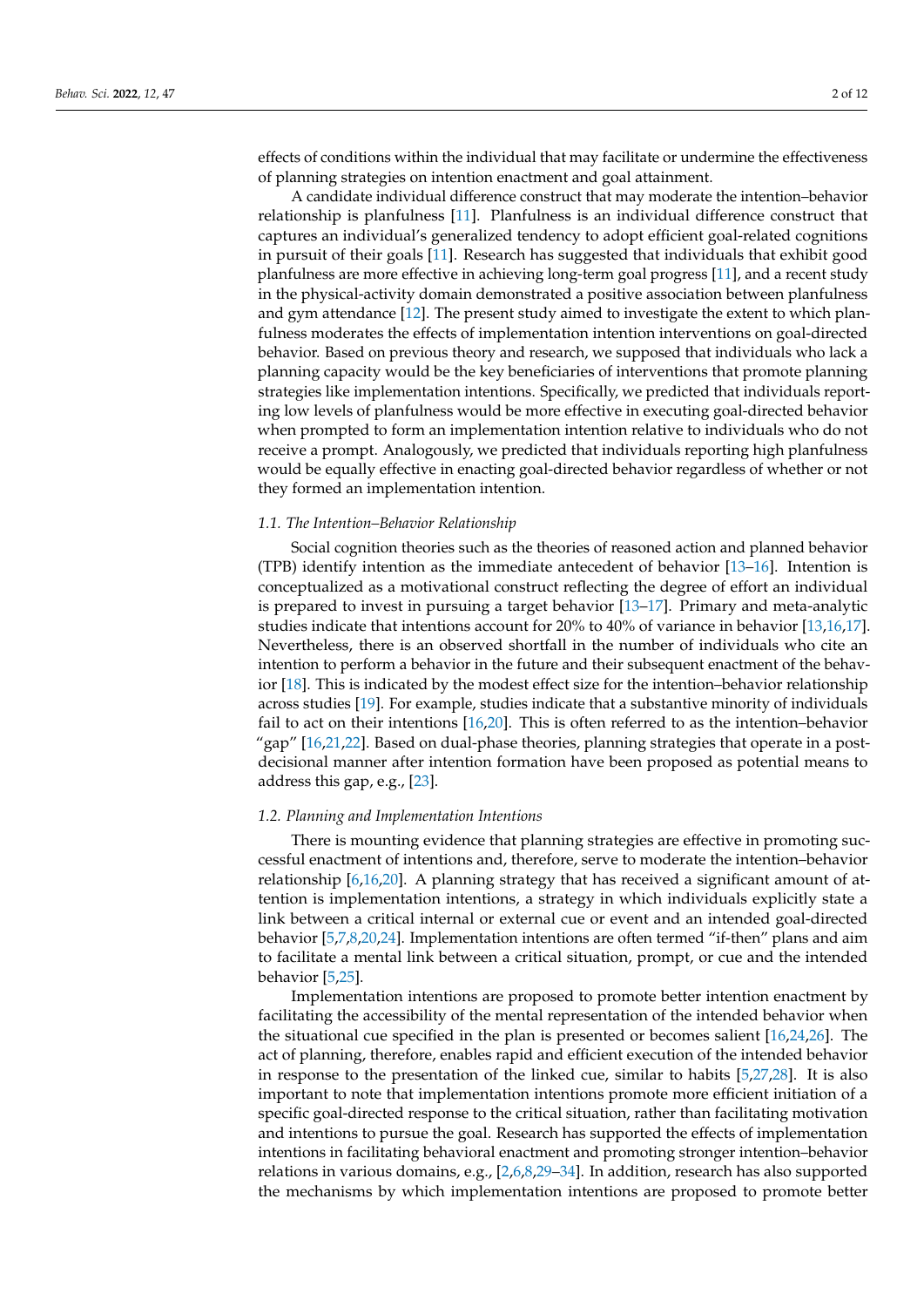intention enactment, including better recall of the intended behavior [\[16\]](#page-10-7) and more efficient, automatic behavioral enactment [\[27\]](#page-10-21).

#### *1.3. Planning as a Moderator of Implementation Effects*

Although research has indicated consistent effects of implementation intention interventions in promoting behavioral enactment, and evidence that such interventions are effective in facilitating better intention enactment, there is still considerable unresolved variability in the effects of implementation intentions across studies. One issue that has received relatively little attention in the research literature is the conditions within the individual that may affect intention enactment and the effectiveness of planning interventions. An important observation in research on intention–behavior relations is that a substantive minority of individuals are effective in implementing their intentions without the need for a prompt to adopt a planning strategy, such as implementation intentions [\[18\]](#page-10-9). A likely explanation is that these individuals may possess greater self-regulatory skills or capacity to form plans unprompted, facilitating intention enactment. It follows, therefore, that individuals possessing such skills or capacity may benefit less when prompted to form implementation intention interventions, while those without may benefit considerably in terms of their intention enactment. Identifying constructs that confer the intuitive utilization of planning skills may, therefore, moderate the effectiveness of implementation intention interventions and provide useful information to those developing implementation intention interventions on whom may benefit the most in terms of intention enactment and behavior change.

Recently, researchers have examined the role of planfulness as a potential individual difference construct that may confer better self-regulation capacity, and we propose that it may be a candidate moderator of implementation intention interventions. Planfulness is defined as an individual's tendency to adopt efficient goal-related cognitions and strategies in pursuit of goals [\[11\]](#page-10-4). Descriptors include "organized" and "methodical," and individuals are said to vary on a continuum of planfulness, where higher scores indicate increased employment of effective cognitive processes and successful goal attainment. Planfulness has been classified as an underlying personality facet within the broader conscientiousness domain [\[12,](#page-10-5)[35,](#page-11-1)[36\]](#page-11-2). Ludwig and colleagues [\[11\]](#page-10-4) constructed a self-report questionnaire measuring planfulness and identified three planfulness sub-facets: temporal orientation, mental flexibility, and cognitive strategies.

Research has supported the predictive validity of planfulness in promoting goal attainment and behavioral enactment [\[11,](#page-10-4)[12,](#page-10-5)[37\]](#page-11-3). For example, planfulness has been associated with the formation of plans on physical activity participation [\[37\]](#page-11-3). Individuals reporting high planfulness had stronger effects of planning intentions on their planning behavior than those reporting low or moderate planfulness. A more recent study demonstrated that planfulness predicted goal progress longitudinally [\[11\]](#page-10-4). Participants reporting higher planfulness indicated greater progress toward goal attainment than those reporting low planfulness. A further study found a positive association between planfulness and gym attendance, concluding that planfulness was associated with physical activity goal progress [\[12\]](#page-10-5). Overall, these studies demonstrate that planfulness moderates the intention– behavior relationship and predicts motivation and goal progress. These data provide preliminary evidence that individual differences in the capacity to plan may influence progress toward goals and serve to moderate individuals' intention enactment.

#### *1.4. The Current Research*

The current study aimed to advance knowledge by examining whether individual differences in the capacity to plan moderates the effect of implementation intention interventions on behavioral enactment. The research builds on previous research indicating that some individuals manage to act on their intentions in the absence of planning interventions, suggesting that they have better capacity to augment their intentions with plans to enact them. We propose that this may be attributable to individual differences in planfulness,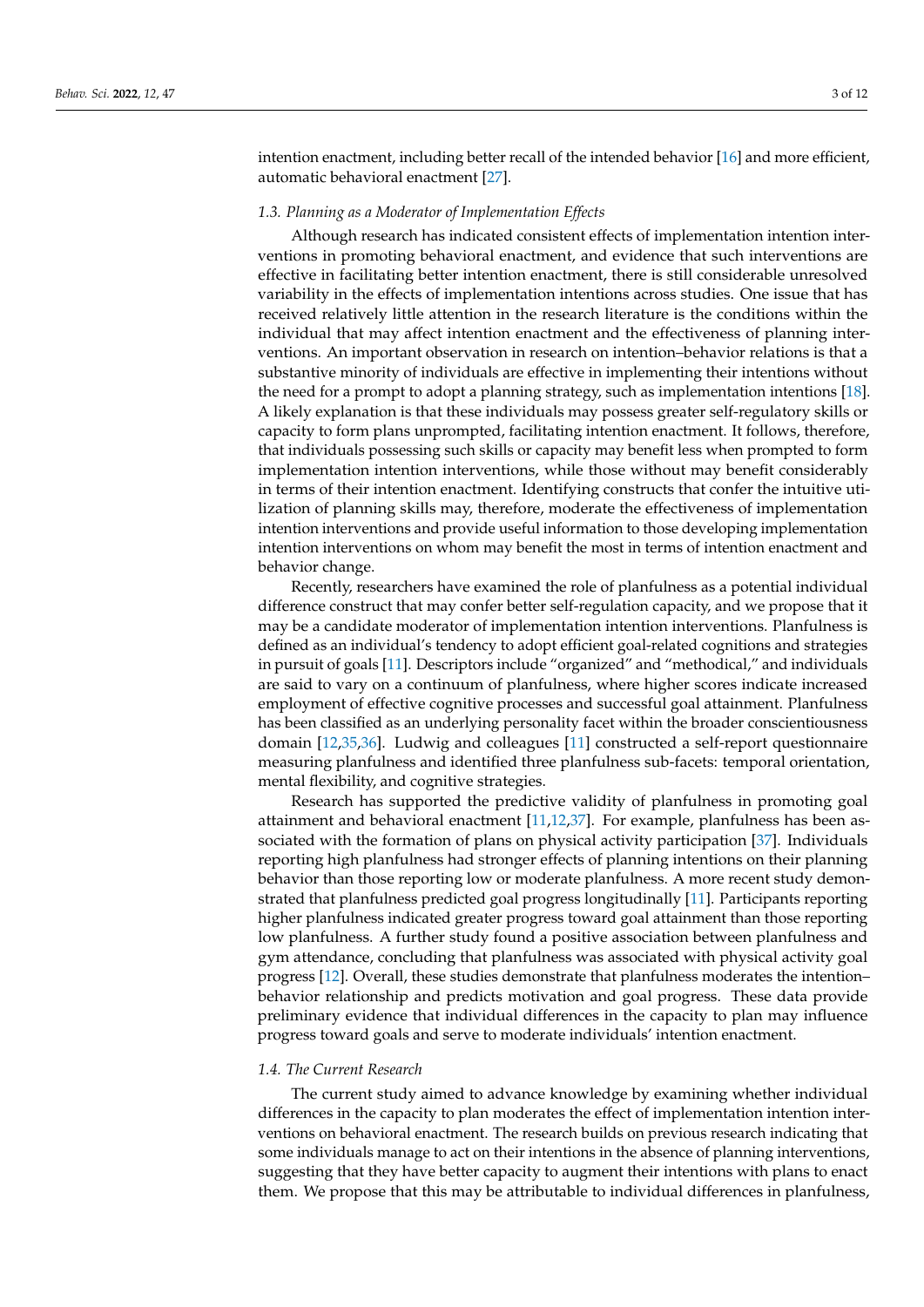such that those reporting higher levels of planfulness exhibit better planning capacity. Such individuals are unlikely to benefit substantially from prompts to form an implementation intention because they probably already have sufficient propensity to form plans. By comparison, those with low planfulness are likely to benefit more because they have a specific deficit in their planning capacity. Therefore, we propose that implementation intention exercises may be more effective in promoting better behavioral participation and intention enactment among those reporting lower planfulness. We tested this hypothesis in an experimental study in which we examined the effect of an implementation intention intervention on individuals' performance on a computerized go no-go task based on Brandstatter and colleagues [\[5\]](#page-10-2) original study with individual differences in planfulness as a moderator.

While we expected better go no-go task performance for individuals who were prompted to form an implementation intention relative to those who were not, based on Brandstatter and colleagues' observations, we expected this effect to be confined to those reporting low levels of planfulness. Specifically, we expected that individuals reporting low levels of planfulness would be more effective in plan enactment when prompted to form an implementation intention relative to individuals not prompted to form an implementation intention (H1). We also predicted that individuals reporting high planfulness would be equally effective in enacting their plans whether or not they formed an implementation intention (H2). We therefore expected an interaction between the implementation intention exercise and levels of planfulness. We expected the research to provide further insight into the factors that underpin goal-directed behavior and, in particular, the observed "gap" between intentions and subsequent action. All hypotheses were preregistered on the Open Science Framework (OSF) at <https://osf.io/ytb37> (accessed on 21 May 2018).

#### **2. Materials and Methods**

# *2.1. Participants*

Participants were undergraduate first-year students recruited from the participant pools from two universities. Students in each pool were asked to complete an initial screening questionnaire containing three planfulness questions taken from Ludwig and colleagues' [\[11\]](#page-10-4) scale. Equal numbers of participants with low (range = 1.00 to 3.49) and high (range  $= 4.10$  to 5.00) averaged scores on the three items were invited to participate in the study. The low and high categories were characterized by the upper and lower thirds of the distribution of scores on the screening planfulness items across the two pools. First-year undergraduate psychology students were granted course credit for their participation. All other undergraduate students not eligible for course credit received a voucher for a free coffee.

A statistical power analysis using planfulness as a continuous variable and implementation intention condition as a binary variable with an interaction term was conducted using the Webpower application to estimate our target sample size. Although effects of implementation intentions have shown to be medium in size based on a meta-analysis of implementation intentions [\[2\]](#page-10-23), we assumed a conservative small-sized effects for the planfulness  $\times$  implementation intention effect in the current study. We therefore assumed that the interaction would account for an additional 5% of the variance in behavior beyond implementation intention and planfulness effects (assumed to be medium in size, 25%)—a R-squared change of 0.05. In addition, we set the alpha and the statistical power at 0.05 and 0.80, respectively. The analysis yielded a projected sample size of 112 participants. Note that our pre-registered sample size was 200 participants based on a statistical power analysis using an ANCOVA model with a medium-sized effect, power set at 0.80, alpha at 0.05, one covariate, and a tertile split (upper and lower 33.3 percentiles) of the planfulness variable. However, due to difficulties in recruiting sufficient participants with low planfulness, we fell short of our pre-registered sample size for a tertile split. On the advice of a statistician, we altered our analytic strategy to use a linear regression analysis, which had enabled us to use planfulness as a continuous variable, which not only yielded sufficient statistical power to detect a conservative small-sized effect size but also allowed us to use all of the available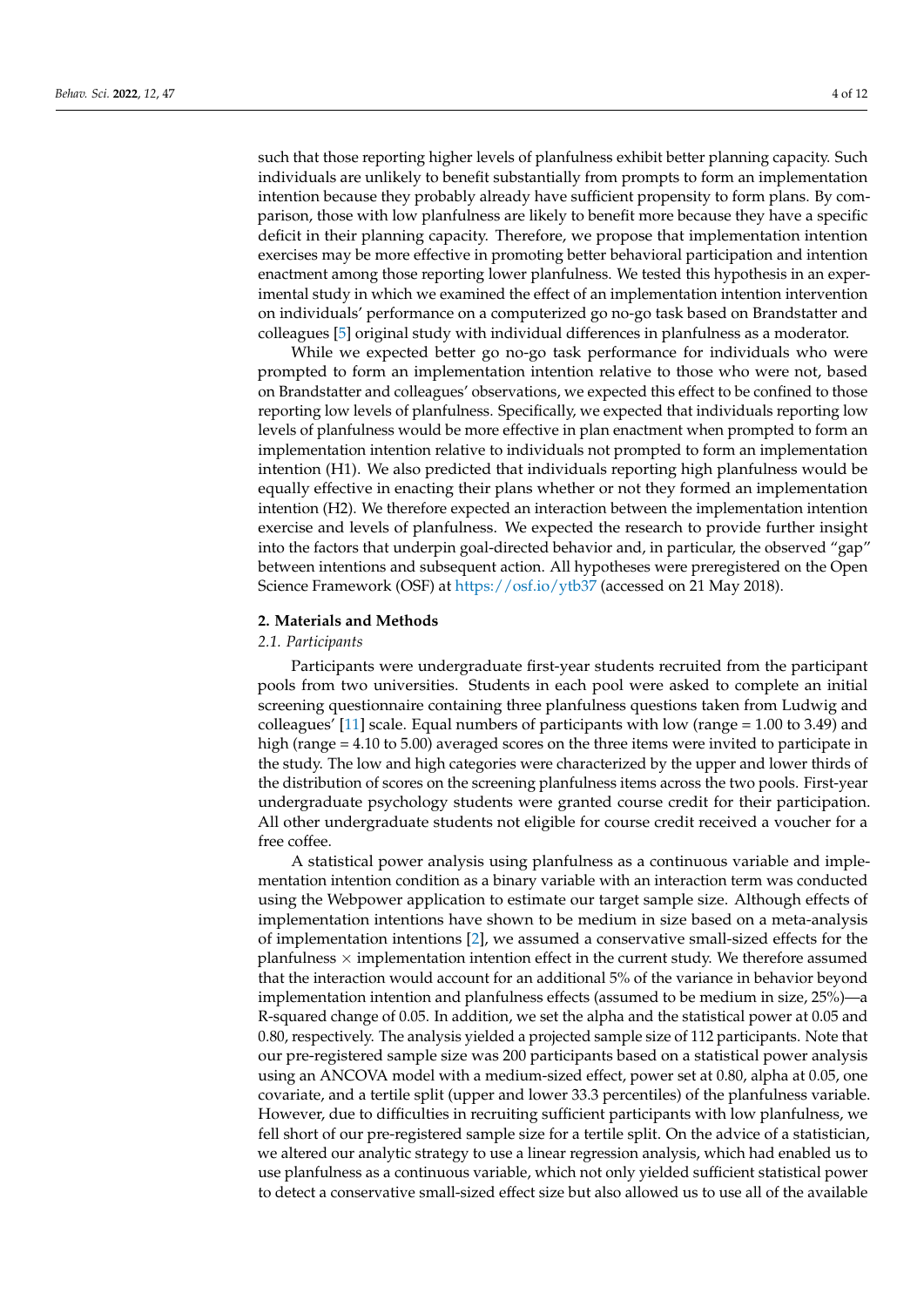data. Our analysis reported here, therefore, deviates from the pre-registered analysis on this point.

## *2.2. Design*

The study adopted an experimental design with two independent variables. The first independent variable was an experimental manipulation of planning. Participants were either prompted to form an implementation intention ("implementation intention" condition) or to merely familiarize themselves with the task (control or "familiarization" condition). Participants were randomly assigned to either the implementation intention or familiarization condition. Individual differences in planfulness constituted the second independent variable. The university laboratory was used as a covariate, to determine whether recruitment from the two universities affected outcomes. The dependent variable was reaction time on a computerized go–no-go task. Data files and scripts used to generate the analyses are available online: <https://osf.io/ytb37> (accessed on 18 January 2022).

#### *2.3. Procedure*

Following completion of the screening questionnaire, eligible students recruited to participate in the main study were tested individually in laboratory conditions. On arrival to the laboratory, participants were welcomed by the experimenter, shown into an experimental cubicle, and asked to sit behind a computer desk. Participants were provided with instructions introducing the experiment as a study investigating the influence of decisionmaking on response times. Participants were informed that the study involved a computer task and questionnaire, as well as a brief pen-and-paper exercise, taking approximately 30 min to complete. Participants were then asked to read the information sheet and sign a consent form.

#### 2.3.1. Go No-Go Task

Next, participants received instructions for the study task, a go no-go task, which was administered using Inquisit experimental software and based on previous implementation intention experiments [\[36\]](#page-11-2). In the task, participants were presented with one of five numbers  $(1, 3, 5, 7, or 9)$  or capital letters  $(A, E, N, V, or X)$ , presented in a random order on the screen for 1 second with an interstimulus interval of 1.5 s. A fixation appeared before each stimulus. Participants were required to respond to the numbers by pressing the "+" key and withhold responses to letters. A two-minute practice task was administered, and participant questions were addressed.

#### 2.3.2. Experimental Condition

Following the practice task, participants received the implementation intention or familiarization (control) manipulation. All participants were asked to draw a number from a shuffled deck of five cards, which would become their "critical number." Participants were not aware that all cards were printed with the number 5. Participants randomly assigned to the implementation intention condition were prompted to fill in the blanks on a pen-and-paper implementation intention exercise, to make a plan to respond faster to their critical number. Participants were required to complete the plan, recite it five times, test their recall of the plan with the experimenter, and then repeat it again five times. If the plans were not recalled correctly, the planning task was repeated.

Participants assigned to the control (familiarization) condition were required to familiarize themselves with their critical number. This involved a pen-and-paper task in which participants wrote down their critical number a total of five times. All participants then completed a two-item manipulation check questionnaire. All participants then proceeded to the main trial of the go no-go task, which lasted 7 min.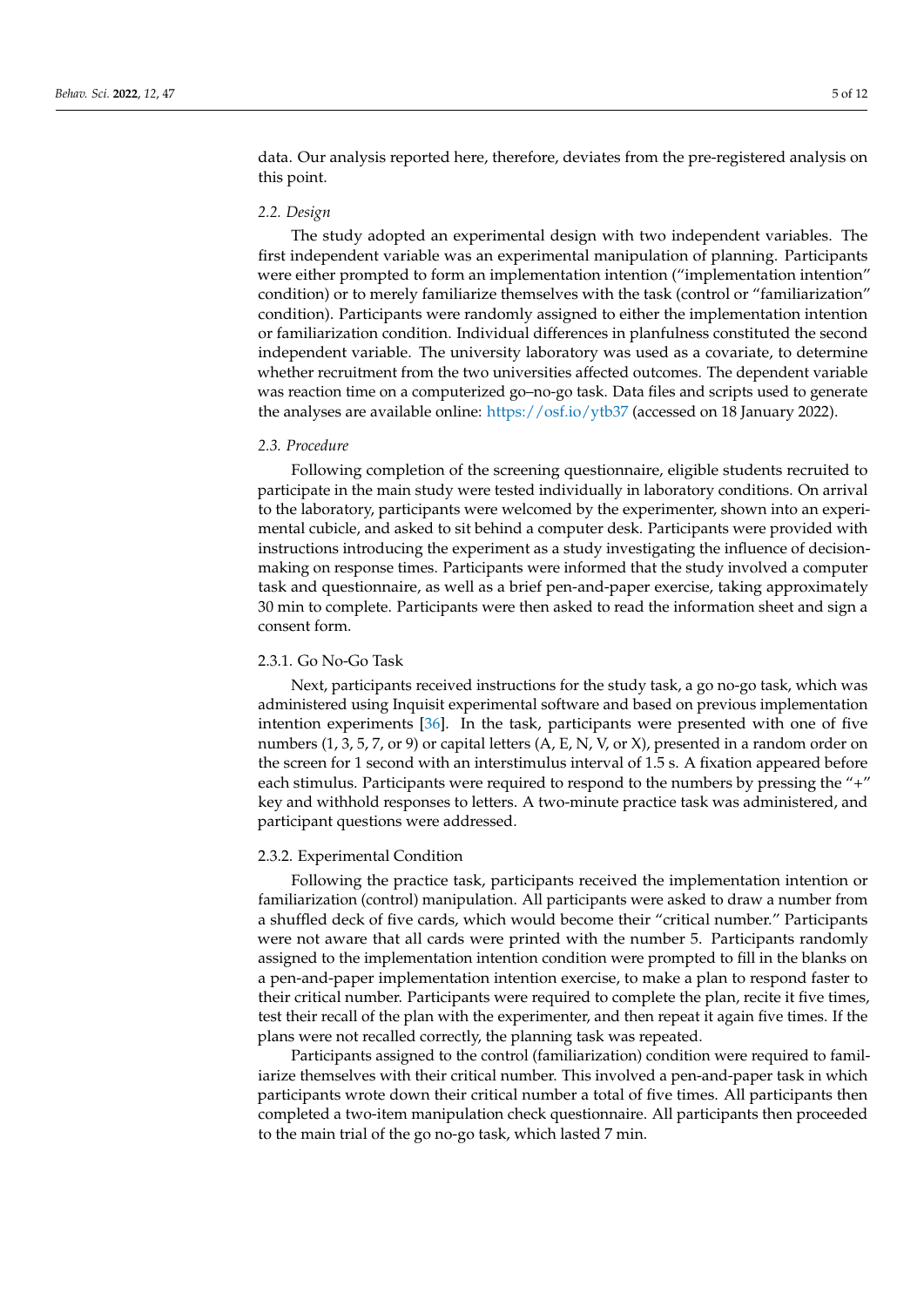#### 2.3.3. Questionnaire

Finally, participants were asked to complete an online planfulness measure administered by Qualtrics. All participants were given a unique identifier to use on the go no-go task, the pen-and-paper task, and the online questionnaire.

#### *2.4. Measures*

# 2.4.1. Screening Questionnaire

A total of three screening questions were chosen from Ludwig and colleagues' [\[11\]](#page-10-4) planfulness measure, to obtain an estimated planfulness level. Participants were chosen to participate if they scored relatively low (average planfulness score between 1 and 3.49) or relatively high (average score between 4.1 and 5). The questions were: "I have a good sense of how I can work towards my long-term goals in the present," "Developing a clear plan when I have a goal is important to me," and "I think about my goal when I encounter obstacles to achieving it."

#### 2.4.2. Demographic Information

Questions regarding the participant's age, gender, marital status, educational achievement, employment status, income, and ethnicity were collected and used to describe the characteristics of the sample.

## 2.4.3. Go No-Go Task

The computer-based go no-go task, as used in previous implementation intention research [\[38\]](#page-11-4), was administered to participants using the Millisecond Inquisit 4 WebTM online research software. Participants were presented with a series of numeric (1, 3, 5, 7, and 9) and letter  $(A, E, N, V, and X)$  stimuli, which appeared in the center of the computer screen. Each stimulus number or letter was 2 cm in height and appeared for one second with an inter-stimulus interval of 1.5 seconds. A fixation point appeared before each stimulus. Each stimulus appeared in a randomized order across the practice and main trials, and across participants. Participants were required to respond to the number stimuli (targets) by pressing the "+" key on the keyboard numeric pad and inhibit responses to letter stimuli (distractors). Reaction times were measured for target and distractor stimuli. Better performance was indicated by faster (lower) reaction times on "go" trials of the task. The task involved one two-minute practice block and one seven-minute main trial block.

# 2.4.4. Manipulation Checks

Two manipulation check items were used to measure participants' confidence and intention towards completing the go no-go task with a focus on their critical number. One item was used to measure self-efficacy, "I am confident that I can respond quickly to the number five." One item was used to measure intention, "I intend to respond as quickly as possible to the number 5." These items will be scored using a seven-point Likert scale from strongly agree to strongly disagree. These items have been used in various studies and have been constructed from Ajzen's Theory of Planned Behaviour research [\[39\]](#page-11-5).

#### 2.4.5. Planfulness

Planfulness was assessed using Ludwig and colleagues' [\[11\]](#page-10-4) planfulness measure. The measure comprises 30 self-report items, rated on a five-point Likert scale  $(1 =$  strongly disagree to  $5 =$  strongly agree). The scale consists of three 10-item subscales: temporal orientation, cognitive strategies, and mental flexibility. Half of the items in each subscale are reverse coded.

#### *2.5. Data Analysis*

We tested our hypotheses using moderated linear regression analysis. Specifically, reaction time from the go no-go task was regressed on to the main and interactive effects of planfulness as a continuous independent variable and implementation intention condition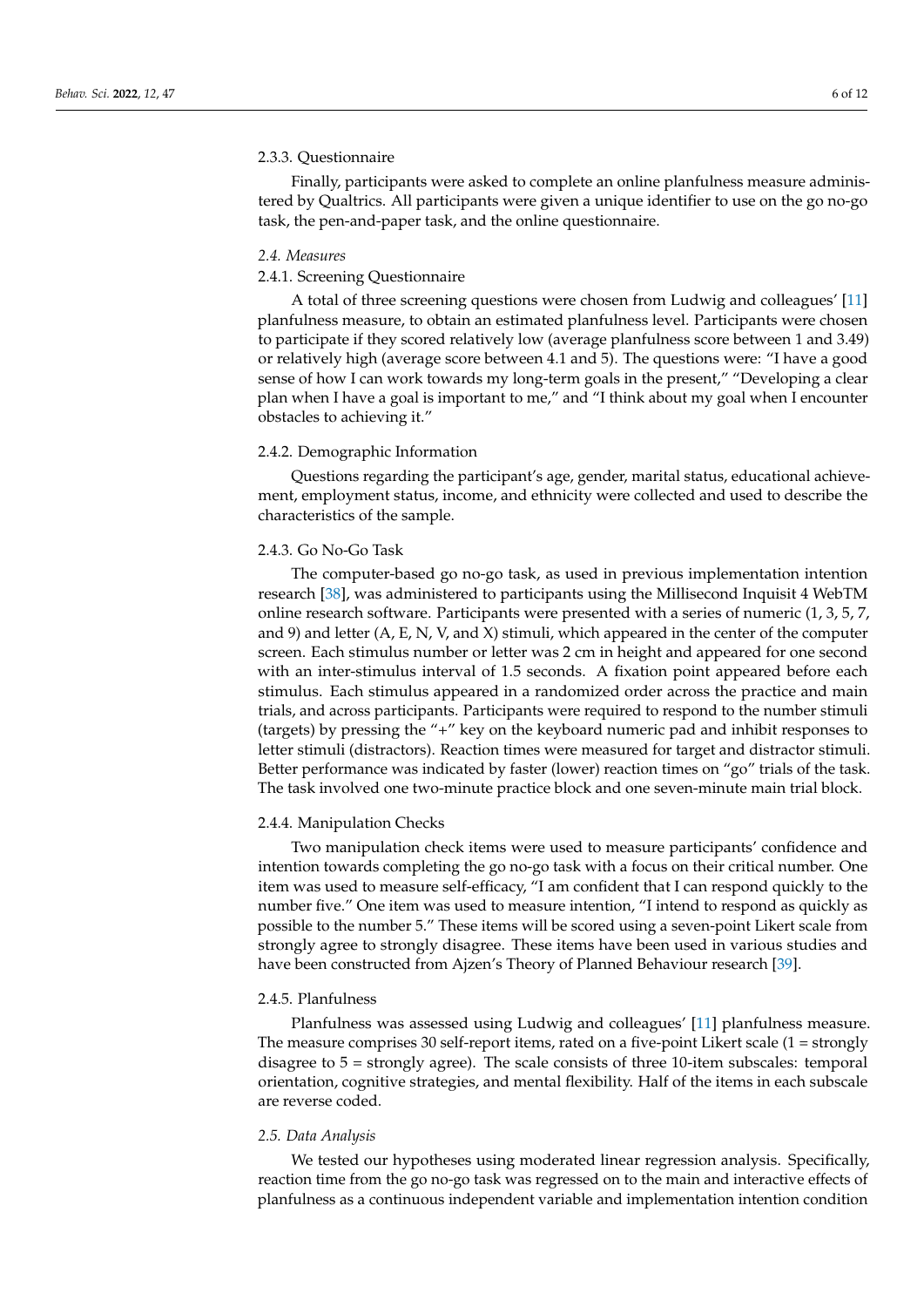as a dummy-coded dichotomous variable. Planfulness was mean-centered prior to computing the planfulness  $\times$  condition interaction term. Lab as a dummy-coded dichotomous variable was also included in the model as a covariate. In the event of a statistically significant interaction effect, we planned simple slopes follow-up analyses to examine planfulness effects on reaction time under the implementation intention and familiarization conditions.

#### **3. Results**

#### *3.1. Participants*

Data screening identified fives cases with missing reaction time data, two cases with incomplete planning manipulations, one outlier on the go no-go task, and one outlier on the planfulness scale. Following exclusion of these cases, the final sample comprised 208 participants (72% female). Participant ages ranged from 16 to 58 years (*M* = 22.77; *SD* = 7.23). The sample was predominantly Caucasian (67.8%), full-time students (47%) who have never been married (90.4%) and who reported an income of between USD 37,001 to USD 80,000 (30.8%). Participants also exhibited reasonable range about the mean on the planfulness measure in both the implementation intention  $(M = 3.55, SD = 0.52)$ range = 2.17) and familiarization ( $M = 3.55$ ,  $SD = 0.55$ , range = 2.63) conditions.

#### *3.2. Manipulation Check*

Through a manipulation check, it was identified that there was no significant difference between the implementation intention and control conditions on intention *t*(206) = 0.27,  $p = 0.790$ , or self-efficacy  $t(206) = 1.64$ ,  $p = 0.103$ . Participants did not differ in their selfefficacy or intention to respond to their critical number whether they received the implementation intention or familiarization instruction.

#### *3.3. Regression Analyses*

Preliminary examination of the histogram and scatterplots of residuals suggested that the assumptions of normality and homoscedasticity were met. All residuals were centered around zero with no significant skew, and consistent spread through the distributions indicated a normally distributed linear relationship. Again, individual skews of the planfulness and planning condition variables were not significant (did not exceed the SE ratio of 3.29 in absolute value). However, the individual skew for the dependent variable of the reaction time was skewed. A logarithmic transformation of the reaction time did not affect the findings, and thus the original variable was used for the analyses.

Zero-order correlations were calculated for all study measures. The correlation matrix is presented in Table [1.](#page-6-0) The predictor variables, planfulness, and implementation intention condition did not have a significant correlation with the reaction time.

| Variables                |                          |                          |                          | M(SD)                    |
|--------------------------|--------------------------|--------------------------|--------------------------|--------------------------|
| 1. Reaction time         | $\overline{\phantom{a}}$ |                          |                          | 30.63 (36.70)            |
| 2. Planfulness           | 0.021                    | $\overline{\phantom{0}}$ |                          | 3.54(0.54)               |
| 3. Planning<br>condition | 0.036                    | $-0.020$                 | $\overline{\phantom{a}}$ | $\overline{\phantom{0}}$ |

<span id="page-6-0"></span>**Table 1.** Descriptive statistics and zero-order correlations between reaction time, condition, and planfulness.

The overall regression model was not significant,  $R^2 = 0.005$ ,  $F(4, 207) = 0.257$ ,  $p = 0.905$ . Controlling for the effects of lab, neither planfulness, *b* = 6.28, *SE* = 8.36, 95% CI [−10.20, 22.76],  $β = 0.171$ ,  $t(207) = 0.75$ ,  $p = 0.453$ , nor the planning condition,  $b = 2.68$ ,  $SE = 5.08$ ,  $95\%$ CI [ $-7.33$ , 12.69], β = 0.037, *t*(207) = 0.53, *p* = 0.598, significantly predicted the reaction time. Importantly, the interaction between the planfulness and the condition, the key test for our experimental hypothesis, was also not statistically significant, *b* = −3.46, *SE* = 5.13, 95% CI [−13.57, 6.65], β = −0.154, *t*(207) = −0.68, *p* = 0.500. This led us to reject our hypotheses, and we abandoned the planned simple slopes analyses. Simple slopes for the effect of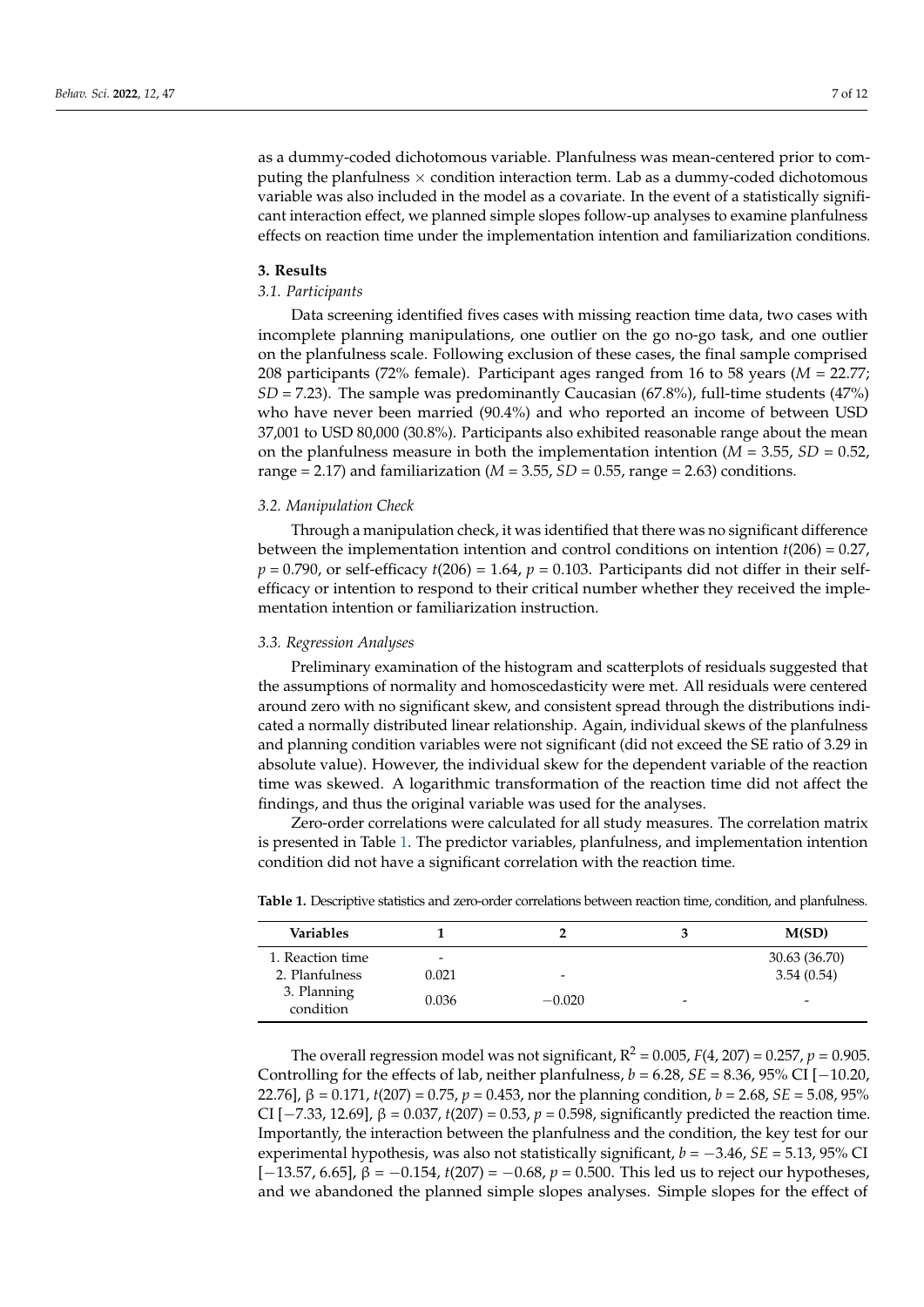planfulness on go no-go task performance within each experimental group is illustrated in the Figure S1.

#### **4. Discussion**

The current study examined whether individual differences in planfulness moderated the effects of an implementation intention intervention on goal-directed behavior. We tested our predictions in an experimental study examining the effects of individual differences in planfulness and an implementation intention manipulation on performance on a computerized go no-go task used in previous implementation intention studies [\[5\]](#page-10-2). We predicted that participants reporting low levels of planfulness would report much greater effects of implementation intentions on reaction time on the go no-go task than those reporting high planfulness and that those reporting higher planfulness would not differ in the effects of implementation intentions on task performance. The results revealed no main or interaction effects of implementation intention manipulation and planfulness on task reaction times. The current results do not provide support for the moderating effect of planfulness on implementation effect, and it should be noted that we also failed to replicate Brandstatter et al.'s implementation intention effects. This research extends current knowledge by testing a key hypothesis relating the intra-individual factors that may lead to more effective planning and how such deficits may be addressed by planning interventions. That we could not promote better performance through planning, suggests that planning interventions in this context may not be as effective as previous studies suggest (e.g., Brandstatter et al., 2001). However, it should be stressed that there are a number of caveats relating to the methods in the current research, such as the use of a newly developed measure and a student sample with narrow, homogenous characteristics, that mitigate generalizability of the current findings and warrants subsequent revision.

A key finding of the current study was a failure to replicate the implementation intention effect observed in Brandstatter and colleagues' original study, and findings are at odds with the extensive research that has supported implementation intention effects on goal-directed behavior in various populations and behaviors, e.g., [\[2\]](#page-10-23). However, it must be stressed that meta-analytic evidence on implementation intentions has generally been derived from field experiments and interventions rather than laboratory tests. Nevertheless, research examining implementation intention effects on laboratory task performance has also seen consistent positive effects beyond Brandstatter et al.'s experiment [\[24\]](#page-10-18).

In the current study, we expected that the main effect of implementation intentions should be qualified by the interaction of the implementation intention effect with planfulness, but we found no interaction effect either. In fact, there were no correlations between any of the variables entered into the regression analyses. How might these null findings be interpreted? Certainly, they provide evidence that casts doubt on the proposed moderating effect of planfulness on the effect of implementation intentions on task performance, as well as some data that do not lend support to the implementation intention effect on task performance. However, it is important to put these findings into context and speculate on some potential caveats and moderators that may explain these findings that warrant further investigation. In particular, key methodological differences, particularly in the conduct of the tasks used, may have mitigated these effects, and we discuss these next.

There were some minor, but potentially important, methodological differences in the implementation intention tasks between the current study and Brandstatter et al.'s study. In the current study, we increased the rigor of the planning activity by involving additional repetitions and plan recall, whereas Brandstatter and colleagues provided a very simple instruction asking participants to tell themselves "if the number appears, I will respond particularly fast," without elaboration or specifying how participants should reinforce this statement. We surmised that the original instruction may have been insufficient to engage participants in the planning exercise, so we introduced the elaborated version. This was the case for both the implementation intention and familiarization groups. With hindsight, this change may have impacted our findings: the familiarization task may have been sufficient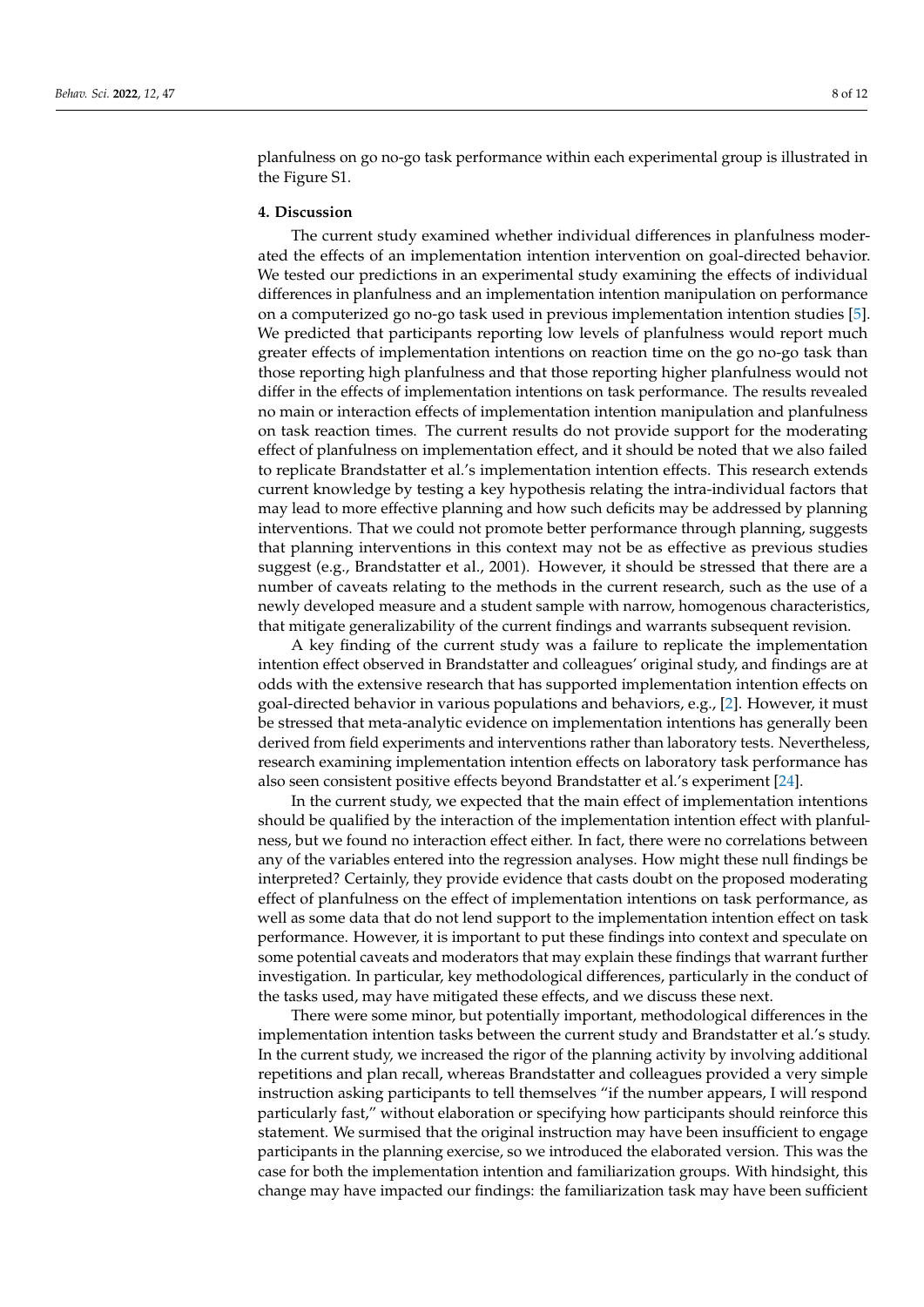to increase skills to manage the task thereby narrowing the differences in reaction time across the groups.

In addition, it is possible that participants were equally motivated to comply with the task in both implementation intention and familiarization conditions, as both conditions were instructed to respond quicker to the critical number; the difference lied in the strategy used to reinforce this critical number. Thus, individuals participating in the familiarization condition may have had a strong motivation to comply with the task despite the method of reinforcement. Thus, all participants may have simply complied with the computer task instruction rather than the planning activity [\[5\]](#page-10-2).

Another possible mitigating factor was the difference in time taken on the manipulations in the implementation intention and familiarization groups. The implementation intention task took a total of five to ten minutes longer for participants to complete on average compared to the time taken for participants to complete the familiarization task. The length of time may, in retrospect, have been counterproductive in that the instructions demanded a higher degree of attention, and placed a higher cognitive load, on participants in the implementation intention condition compared to those in the familiarization condition. This may, ironically, have induced a greater level of fatigue among participants in this condition and may have worked against any behavioral advantage afforded by the formation of an implementation intention. This, however, cannot be verified as we did not collect data on fatigue in the current study, and it remains an open question for future research.

Third, inconsistencies between the results of the current study and previous research on implementation intentions may be due to participants' lack of initial intention to perform the behavioral task and participation to simply receive course credit. Intentions are an important factor in predicting behavioral performance, and researchers [\[16](#page-10-7)[,18\]](#page-10-9) have demonstrated that intentions are the most proximal antecedent to behavior. Intentions are the attitudes and motivations towards a behavior; thus, if an individual does not possess an initial intention to perform a behavior, the likelihood of performance decreases [\[7](#page-10-16)[,9](#page-10-25)[,15](#page-10-26)[,40\]](#page-11-6). In addition, self-determination theory (SDT [\[41\]](#page-11-7)) highlights the facilitation of behavior through autonomy. SDT proposes that behavior change is more likely, effective, and endures over time if individuals are autonomously motivated [\[41\]](#page-11-7). In the current study, participants may not have been autonomously motivated to form intentions and were likely participating for extrinsic purposes, such as receiving course credit.

Finally, research has demonstrated that the effects of implementation intentions are more pronounced for tasks that are more difficult [\[5\]](#page-10-2). The greater the complexity of the task, the more effective the formation of implementation intentions is for goal achievement. However, when a task is considered easier, the benefit of implementation intentions is less pronounced. It is possible that the go no-go task was too simple, mitigating the effects of the implementation intention. It is also possible that participants did not fully engage with the implementation intention instructions.

#### *Strengths, Limitations, and Future Directions*

The current study adopted a rigorous experimental design to examine the interactive effects of implementation intentions and planfulness on task performance. Specifically, we adopted the tasks and implementation intention manipulation exercises from a previously published study on implementation intentions, screened participants for planfulness to ensure we had a sufficient range of planfulness scores, and applied rigorous randomization, data collection, and analytic procedures. These strengths notwithstanding, other than the caveats relating to task differences between the current study and Brandstatter et al.'s original study, the current findings should be interpreted in light of several additional limitations. First, the measure of planfulness adopted is in its developmental stages, and while its construct, concurrent, and predictive validity, and internal consistency, have been noted [\[12\]](#page-10-5), these findings need further corroboration. Second, the sample was comprised exclusively of university students, which means the findings should not be generalized to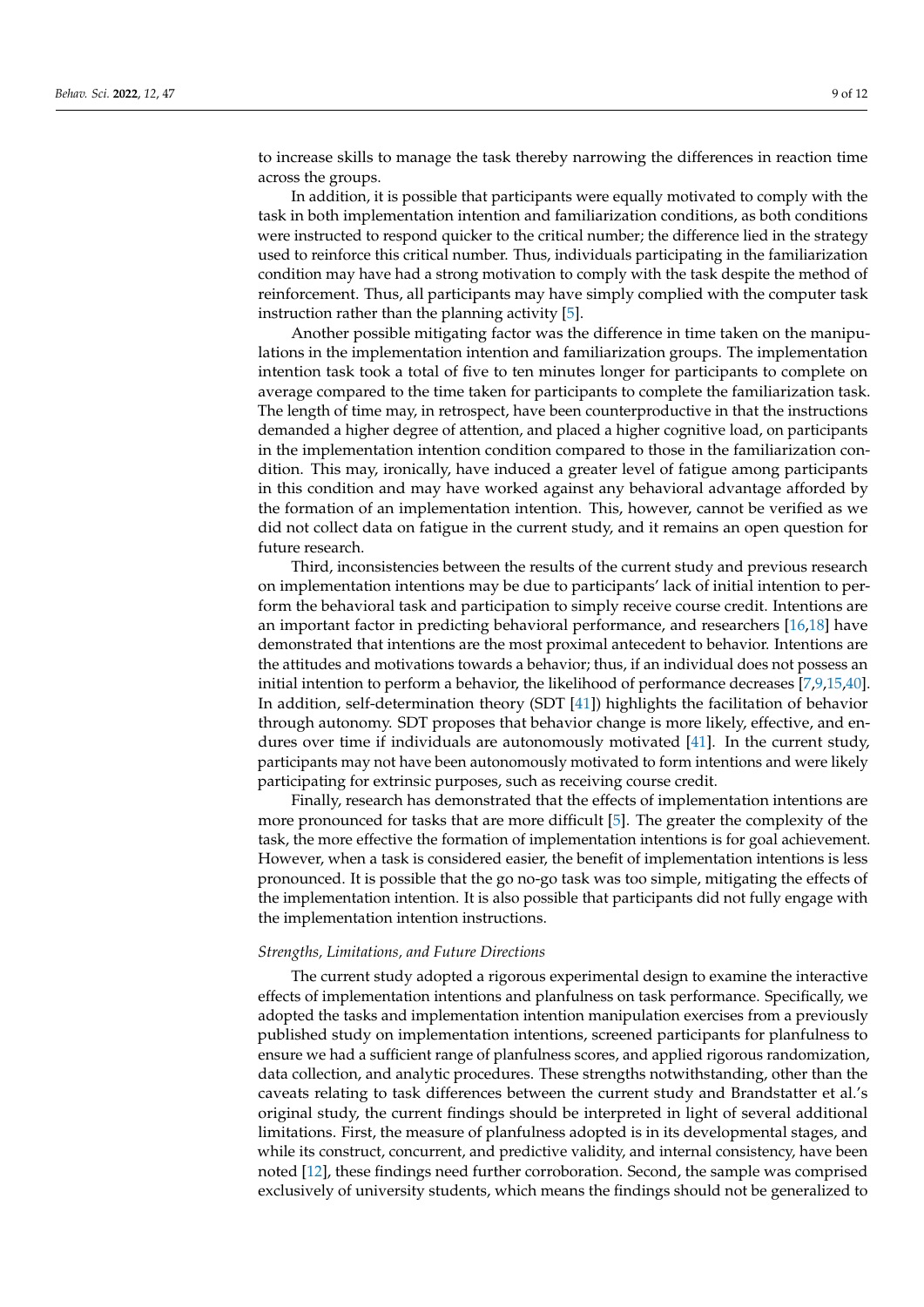the broader population. Future research should aim to replicate findings in a non-student sample, preferably recruited using a random, stratified procedure. Third, we did not include measures of potential moderating factors such as intention, self-monitoring, and impulsivity. Future studies should aim to measure these constructs given their association with behavior and the potential to interact with planning strategies [\[1\]](#page-10-0). In addition, previous research suggests that individuals who exhibit good planfulness are more effective in achieving long-term goal progress [\[11\]](#page-10-4). Although planning for a short-term goal was not effective in bringing about changes in task performance in the current study despite every effort to replicate methods used in previous research [\[24\]](#page-10-18), it may be that studying task performance over a longer period or identifying a suitably meaningful long-term goal would prove to be more effective as a dependent variable and a more robust test of our hypotheses.

#### **5. Conclusions**

We set out to test the hypothesis that a planning strategy, implementation intention, was likely more effective among individuals with lower capacity to engage planning, as determined by scores on the planfulness individual difference construct, than those with adequate capacity. The study was aimed to contribute to extending existing research on the effect of implementation intentions on behavior [\[5,](#page-10-2)[6,](#page-10-15)[9](#page-10-25)[,20](#page-10-11)[,24](#page-10-18)[,42\]](#page-11-8), by investigating the moderating effects of a within-person individual difference. The findings did not support our predictions, leading us to reject our hypotheses, and we were also not able to replicate the implementation intention effect. However, it should be stressed that the current study represents one data point amid the relatively consistent effects of implementation intentions on behavior across studies. We look to future research to address the need to systematically replicate current findings, directly as well as under varying conditions, such as the subtle, but potentially important, methodological variations with the original implementation intention manipulation and tasks adopted.

**Supplementary Materials:** The following are available online at [https://www.mdpi.com/article/](https://www.mdpi.com/article/10.3390/bs12020047/s1) [10.3390/bs12020047/s1,](https://www.mdpi.com/article/10.3390/bs12020047/s1) Figure S1: Graph illustrating simple slopes for the effect of planfulness on go no-go task reaction time (RT) for each of the planning (implementation intention) and practice (familiarization, control) experimental conditions.

**Author Contributions:** Conceptualization, M.S.H., K.H. and S.V.S.; methodology, M.S.H., K.H. and S.V.S.; validation, M.S.H. and K.H.; formal analysis, M.S.H. and S.V.S.; investigation, S.V.S.; resources, S.V.S.; data curation, S.V.S. and M.S.H.; writing—original draft preparation, S.V.S., M.S.H. and K.H.; writing—review and editing, S.V.S., M.S.H. and K.H.; visualization, S.V.S.; supervision, M.S.H. and K.H.; project administration, S.V.S. All authors have read and agreed to the published version of the manuscript.

**Funding:** This research received no external funding.

**Institutional Review Board Statement:** The study was conducted according to the guidelines of the Declaration of Helsinki and approved by the Ethics Committee of Griffith University (protocol code 2018/323) and Curtin University (protocol code HRE2018-0124).

**Informed Consent Statement:** Informed consent was obtained from all participants involved in the study.

**Data Availability Statement:** Data files and scripts used to generate analyses are available online: <https://osf.io/veqxt/> (accessed on 19 January 2022).

**Acknowledgments:** The authors would like to acknowledge Rachel Liow for her contributions to the development of the methodology and data collection.

**Conflicts of Interest:** The authors declare no conflict of interest.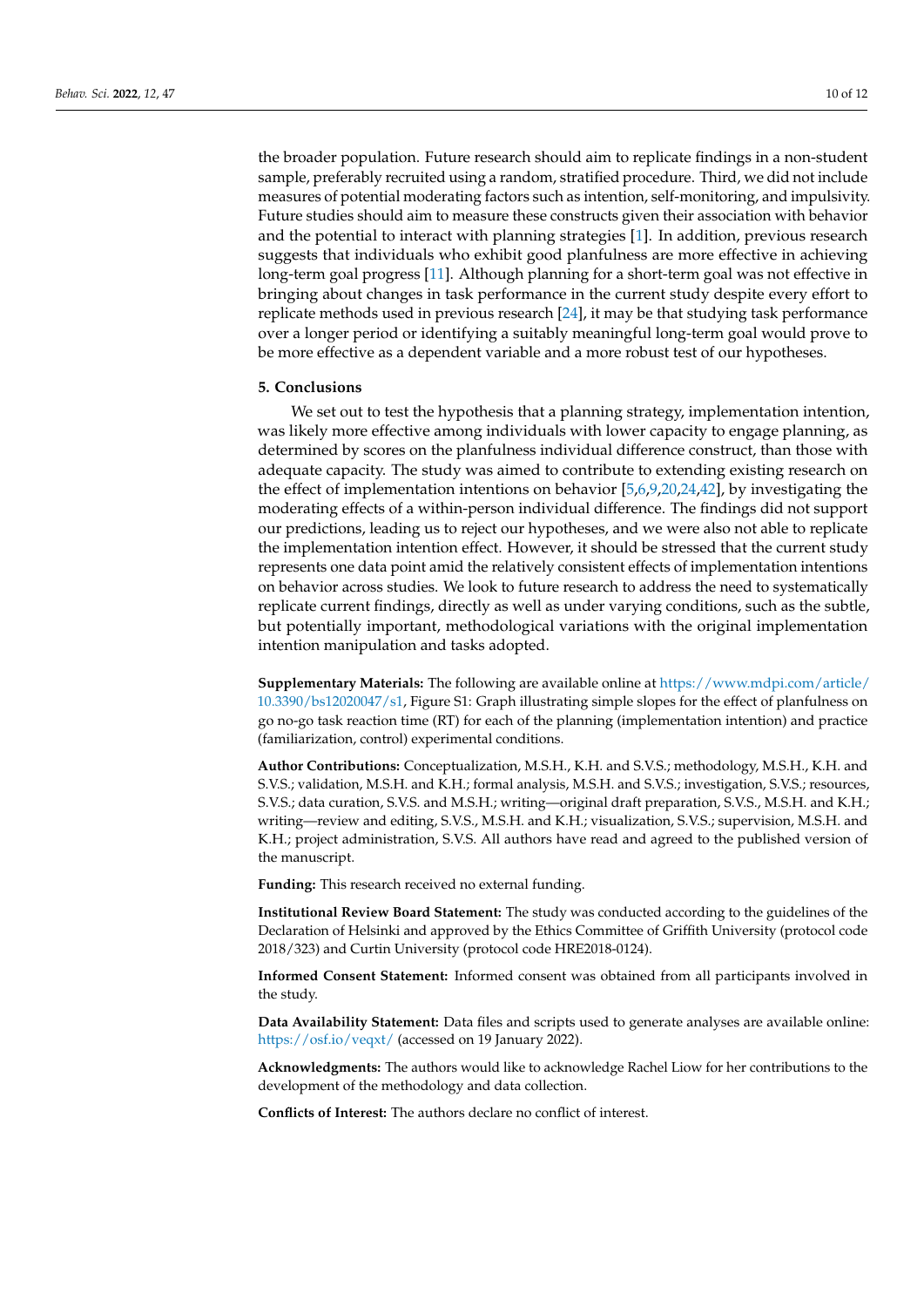# **References**

- <span id="page-10-0"></span>1. Gullo, M.J.; Dawe, S.; Kambouropoulos, N.; Staiger, P.K.; Jackson, C.J. Alcohol Expectancies and Drinking Refusal Self-Efficacy Mediate the Association of Impulsivity with Alcohol Misuse. *Alcohol. Clin. Exp. Res.* **2010**, *34*, 1386–1399. [\[CrossRef\]](http://doi.org/10.1111/j.1530-0277.2010.01222.x) [\[PubMed\]](http://www.ncbi.nlm.nih.gov/pubmed/20528818)
- <span id="page-10-23"></span>2. Gollwitzer, P.M.; Sheeran, P. Implementation Intentions and Goal Achievement: A Meta-analysis of Effects and Processes. *Adv. Exp. Soc. Psychol.* **2006**, *38*, 69–119.
- 3. Hamilton, K.; Kothe, E.J.; Mullan, B.; Spinks, T. The mediating and moderating role of planning on mothers' decisions for early childhood dietary behaviours. *Psychol. Health* **2017**, *32*, 1518–1533. [\[CrossRef\]](http://doi.org/10.1080/08870446.2017.1351970) [\[PubMed\]](http://www.ncbi.nlm.nih.gov/pubmed/28728445)
- <span id="page-10-1"></span>4. Hagger, M.S.; Cameron, L.D.; Hamilton, K.; Hankonen, N.; Lintunen, T. *The Handbook of Behavior Change*; Cambridge University Press: New York, NY, USA, 2020. [\[CrossRef\]](http://doi.org/10.1017/9781108677318)
- <span id="page-10-2"></span>5. Brandstätter, V.; Lengfelder, A.; Gollwitzer, P.M. Implementation intentions and efficient action initiation. *J. Pers. Soc. Psychol.* **2001**, *81*, 946–960. [\[CrossRef\]](http://doi.org/10.1037/0022-3514.81.5.946)
- <span id="page-10-15"></span>6. Gollwitzer, P.M. Implementation intentions: Strong effects of simple plans. *Am. Psychol.* **1999**, *54*, 493–503. [\[CrossRef\]](http://doi.org/10.1037/0003-066x.54.7.493)
- <span id="page-10-16"></span>7. Kompf, J. Implementation Intentions for Exercise and Physical Activity: Who Do They Work For? A Systematic Review. *J. Phys. Act. Health* **2020**, *17*, 349–359. [\[CrossRef\]](http://doi.org/10.1123/jpah.2018-0720)
- <span id="page-10-17"></span>8. McWilliams, L.; Bellhouse, S.; Yorke, J.; Lloyd, K.; Armitage, C.J. Beyond "planning": A meta-analysis of implementation intentions to support smoking cessation. *Health Psychol.* **2019**, *38*, 1059–1068. [\[CrossRef\]](http://doi.org/10.1037/hea0000768)
- <span id="page-10-25"></span>9. Sniehotta, F.F.; Scholz, U.; Schwarzer, R. Bridging the intention–behaviour gap: Planning, self-efficacy, and action control in the adoption and maintenance of physical exercise. *Psychol. Health* **2005**, *20*, 143–160. [\[CrossRef\]](http://doi.org/10.1080/08870440512331317670)
- <span id="page-10-3"></span>10. Webb, T.L.; Christian, J.; Armitage, C. Helping students turn up for class: Does personality moderate the effectiveness of an implementation intention intervention? *Learn. Individ. Differ.* **2007**, *17*, 316–327. [\[CrossRef\]](http://doi.org/10.1016/j.lindif.2007.03.001)
- <span id="page-10-4"></span>11. Ludwig, R.M.; Srivastava, S.; Berkman, E.T. Planfulness: A Process-Focused Construct of Individual Differences in Goal Achievement. *Collabra Psychol.* **2018**, *4*, 28. [\[CrossRef\]](http://doi.org/10.1525/collabra.136)
- <span id="page-10-5"></span>12. Ludwig, R.M.; Srivastava, S.; Berkman, E.T. Predicting Exercise with a Personality Facet: Planfulness and Goal Achievement. *Psychol. Sci.* **2019**, *30*, 1510–1521. [\[CrossRef\]](http://doi.org/10.1177/0956797619868812)
- <span id="page-10-6"></span>13. Ajzen, I.; Czasch, C.; Flood, M.G. From Intentions to Behavior: Implementation Intention, Commitment, and Conscientiousness. *J. Appl. Soc. Psychol.* **2009**, *39*, 1356–1372. [\[CrossRef\]](http://doi.org/10.1111/j.1559-1816.2009.00485.x)
- 14. Ajzen, I. The Theory of Planned Behavior. *Organ. Behav. Hum. Decis. Process.* **1991**, *50*, 179–211. [\[CrossRef\]](http://doi.org/10.1016/0749-5978(91)90020-T)
- <span id="page-10-26"></span>15. Hassan, L.M.; Shiu, E.; Shaw, D. Who Says There is an Intention–Behaviour Gap? Assessing the Empirical Evidence of an Intention–Behaviour Gap in Ethical Consumption. *J. Bus. Ethics* **2016**, *136*, 219–236. [\[CrossRef\]](http://doi.org/10.1007/s10551-014-2440-0)
- <span id="page-10-7"></span>16. Orbell, S.; Hodgkins, S.; Sheeran, P.; Orbeil, S.; Hodgldns, S. Implementation Intentions and the Theory of Planned Behavior. *Pers. Soc. Psychol. Bull.* **1997**, *23*, 945–954. [\[CrossRef\]](http://doi.org/10.1177/0146167297239004)
- <span id="page-10-8"></span>17. Cooke, R.; French, D. How well do the theory of reasoned action and theory of planned behaviour predict intentions and attendance at screening programmes? A meta-analysis. *Psychol. Health* **2008**, *23*, 745–765. [\[CrossRef\]](http://doi.org/10.1080/08870440701544437)
- <span id="page-10-9"></span>18. McEachan, R.R.C.; Conner, M.; Taylor, N.; Lawton, R. Prospective prediction of health-related behaviours with the Theory of Planned Behaviour: A meta-analysis. *Health Psychol. Rev.* **2011**, *5*, 97–144. [\[CrossRef\]](http://doi.org/10.1080/17437199.2010.521684)
- <span id="page-10-10"></span>19. Armitage, C.J.; Conner, M. Efficacy of the theory of planned behaviour: A meta-analytic review. *Br. J. Soc. Psychol.* **2001**, *40*, 471–499. [\[CrossRef\]](http://doi.org/10.1348/014466601164939)
- <span id="page-10-11"></span>20. Rhodes, R.E.; De Bruijn, G.-J. How big is the physical activity intention-behaviour gap? A meta-analysis using the action control framework. *Br. J. Health Psychol.* **2013**, *18*, 296–309. [\[CrossRef\]](http://doi.org/10.1111/bjhp.12032)
- <span id="page-10-12"></span>21. Nguyen, H.V.; Nguyen, C.H.; Hoang, T.T.B. Green consumption: Closing the intention-behavior gap. *Sustain. Dev.* **2018**, *27*, 118–129. [\[CrossRef\]](http://doi.org/10.1002/sd.1875)
- <span id="page-10-13"></span>22. Sheeran, P.; Webb, T.L. The Intention-Behavior Gap. *Soc. Pers. Psychol. Compass* **2016**, *10*, 503–518. [\[CrossRef\]](http://doi.org/10.1111/spc3.12265)
- <span id="page-10-14"></span>23. Heckhausen, H.; Gollwitzer, P.M. Thought contents and cognitive functioning in motivational versus volitional states of mind. *Motiv. Emot.* **1987**, *11*, 101–120. [\[CrossRef\]](http://doi.org/10.1007/BF00992338)
- <span id="page-10-18"></span>24. Karsdorp, P.A.; Geenen, R.; Kroese, F.M.; Vlaeyen, J.W. Turning Pain into Cues for Goal-Directed Behavior: Implementation Intentions Reduce Escape-Avoidance Behavior on a Painful Task. *J. Pain* **2016**, *17*, 499–507. [\[CrossRef\]](http://doi.org/10.1016/j.jpain.2015.12.014)
- <span id="page-10-19"></span>25. Gollwitzer, P.M.; Oettingen, G. Planning promotes goal striving. In *Handbook of Self-Regulation*; Vohs, K., Baumeister, R., Eds.; The Guilford Press: New York, NY, USA, 2011; pp. 11–32.
- <span id="page-10-20"></span>26. Gollwitzer, P.M. Goal Achievement: The Role of Intentions. *Eur. Rev. Soc. Psychol.* **1993**, *4*, 141–185. [\[CrossRef\]](http://doi.org/10.1080/14792779343000059)
- <span id="page-10-21"></span>27. Adriaanse, M.A.; Gollwitzer, P.M.; De Ridder, D.T.D.; De Wit, J.B.F.; Kroese, F.M. Breaking Habits with Implementation Intentions: A Test of Underlying Processes. *Pers. Soc. Psychol. Bull.* **2011**, *37*, 502–513. [\[CrossRef\]](http://doi.org/10.1177/0146167211399102)
- <span id="page-10-22"></span>28. Milne, S.; Orbell, S.; Sheeran, P. Combining motivational and volitional interventions to promote exercise participation: Protection motivation theory and implementation intentions. *Br. J. Health Psychol.* **2002**, *7*, 163–184. [\[CrossRef\]](http://doi.org/10.1348/135910702169420)
- <span id="page-10-24"></span>29. Bayer, U.C.; Gollwitzer, P.M. Boosting scholastic test scores by willpower: The role of implementation intentions. *Self Identity* **2007**, *6*, 1–19. [\[CrossRef\]](http://doi.org/10.1080/15298860600662056)
- 30. Bélanger-Gravel, A.; Godin, G.; Amireault, S. A meta-analytic review of the effect of implementation intentions on physical activity. *Health Psychol. Rev.* **2013**, *7*, 23–54. [\[CrossRef\]](http://doi.org/10.1080/17437199.2011.560095)
- 31. Conner, M.; Sandberg, T.; Norman, P. Using Action Planning to Promote Exercise Behavior. *Ann. Behav. Med.* **2010**, *40*, 65–76. [\[CrossRef\]](http://doi.org/10.1007/s12160-010-9190-8)